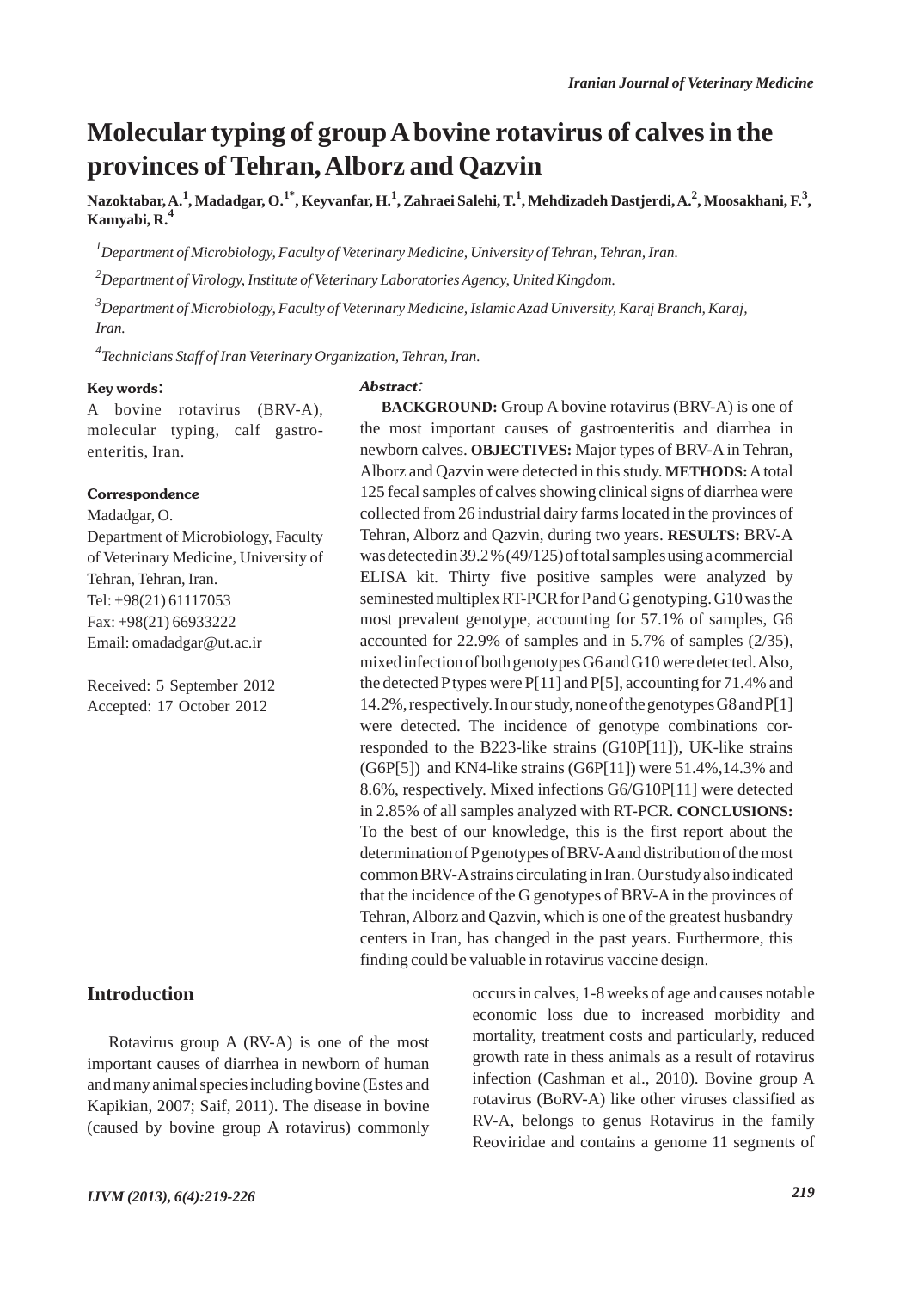double stranded RNA which are encircled within a non-enveloped triple capsid protein (Cashman et al., 2010; Estes and Kapikian, 2007).

Rotaviruses could be classified based on genotypic and serologic analysis. Variation in the groupspecific antigen on VP6 (a structural protein forming the middle layer of the virion particle) is used to define seven major groups which are alpha-betically named A-G (Estes and Kapikian, 2007; Saif, 2011). The VP7 and VP4 proteins are two in-dependent neutralizing antigens which are structural components of the outer layer of the viral capsid and used to define the G (glycoprotein; VP7) and P (protease sensitive protein; VP4) serotypes and genotypes using monoclonal antibodies and serotypes specific primers, respectively (Estes and Kapikian, 2007).

Because of their specific neutralizing antibody response, both the VP7 and VP4 proteins are considered important for development of a successful rotavirus vaccine and so identification of their genotypes are the most important subject in epidemiology of RV-A(Alfieri et al., 2004; Cashman et al., 2010; Estes and Kapikian, 2007; Garaicoechea et al., 2006; Rodriguez-Limas et al., 2009). To date, 23 G and 31 Pgenotypes are recognized (Cashman et al., 2010). Regarding bovine rotavirus, G6, G8 and G10 together with  $P[1]$ ,  $P[5]$  and  $P[11]$  are the most common G and P genotypes, respectively,although G8 and P[1] have been detected less than the other two (Alkan et al., 2010; Cashman et al., 2010; Fukai et al., 2002; Garaicoechea et al., 2006; Monini et al., 2008; Reidy et al., 2006; Rodriguez-Limas et al., 2009; Swiatek et al., 2010).

The objective of this study was to determine the distribution of the three common G and P genotypes of BoRV-Ain fecal samples from calves with diarrhea collected from the provinces of Tehran, Alborz and Qazvin, Iran.

## **Material and method**

**Fecal samples:**During the period from November 2010 to march 2012, a total of 125 stool samples from calves with diarrhea were collected from 26 industrial dairy farms located in three provinces of Iran (Tehran, Alborz and Qazvin). These provinces are located in a geographical area which is one of the greatest husbandry centers in Iran. All samples were collected from calves up to 8 weeks old and were stored at -20°C until analysis.

Sampling method was performed randomly and the sample size was estimated based on confidence level of 95% and precision level of 10%, assuming that the proportion of the presence of rotaviral infection in population is about 35% according to previous information (Badaracco et al., 2012; Dhama et al., 2009; Fukai et al., 2002).

**Primers:**The specificities of the selected primers used in the present study for G- and P-typing procedures have been evaluated previously (Gouvea et al., 1994a; Isegawa et al., 1993; Iturriza-Gomara et al., 2004). Two distinct sets of primers were used for G- and P-typing. For the first round amplification, primers VP7-F and VP7-R (Iturriza-Gomara et al., 2004) were used to amplify 881bp within the VP7 gene and primers Con2 and Con3 (Gentsch et al., 1992) were used to amplify 876 bp within the VP4 gene (Table 1)

The upstream consensus primer on the VP7 gene and three specific G-typing primers were used in a second round of PCR amplification for the characterization of the G6, G8, and G10 serotypes. Similarly, the upstream generic primer on the VP4 gene and three specific P-typing primers were used in a second amplification for the characterization of the P[1], P[5], and P[11] serotypes (Table 1).

**Enzyme immunoassay:** The presence of RV-Ain fecal samples was confirmed before genotyping by a commercial ELISA kit (Pourquier ELISA Trikit, Institut Pourquier, France). The test was performed and interpreted according to the manufacturer's instructions.

**RT-PCR (RNAextraction):**Genomic viral RNA was extracted using VETEK viral DNA/RNA extraction kit (Intron, South Korea) according to the manufacturer's protocol. Briefly, 200 microliters of stool samples was suspended in 800 microliters PBS. 300 microliters of stool suspension was added to 500 microliters lysis buffer. After 10 minutes the process was followed by adding 700 microliters of loading buffer at room temperature. The mixture was applied to a VETEK spin column followed by centrifugation at 15000 ×g for 1 minute. Loaded RNA was washed two times using solution A and B before elution. The extracted RNA was used directly for synthesis of cDNAor stored at -70°C.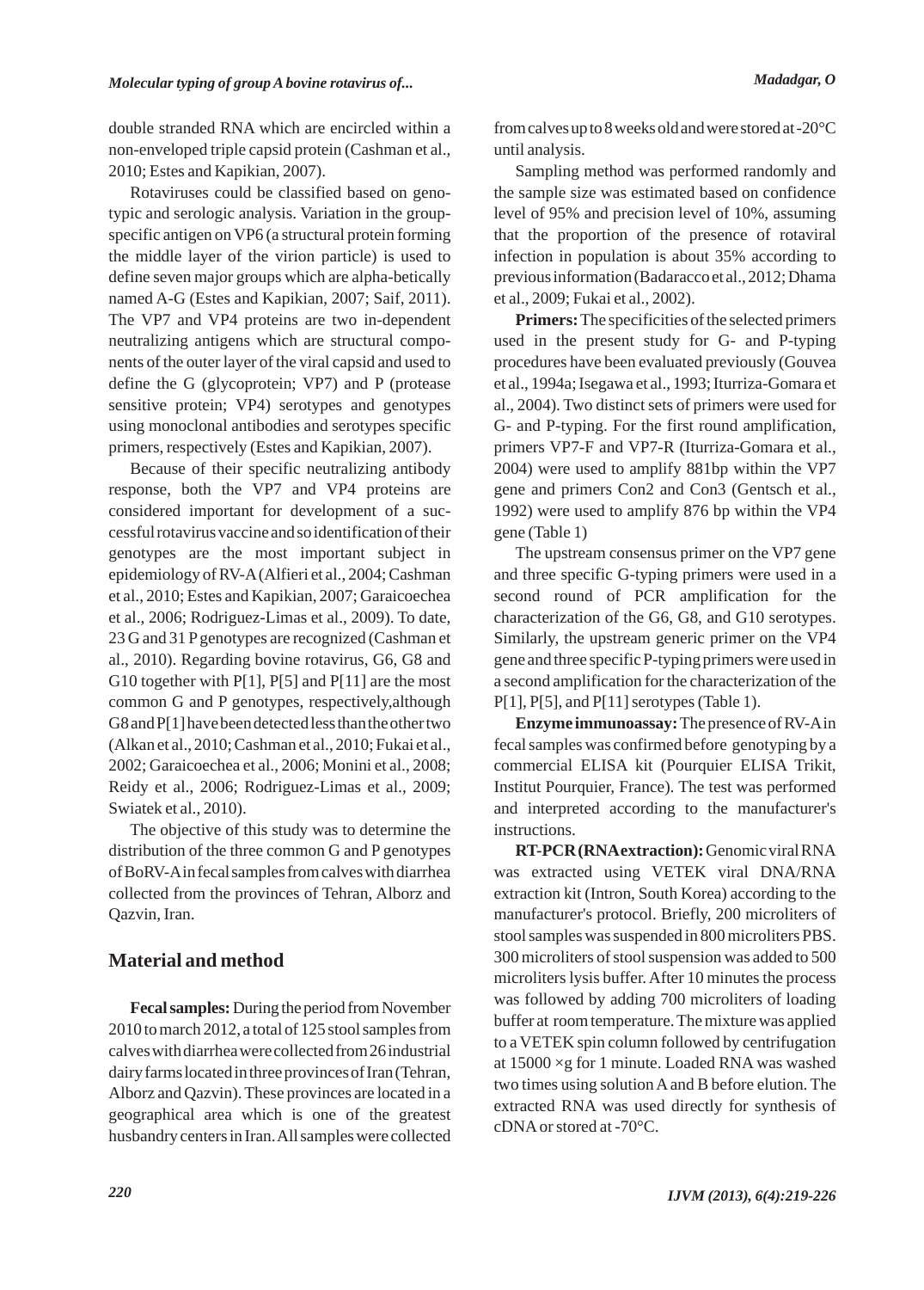**Reverse transcription-polymerase chain reaction (RT-PCR):** Determination of each of the genotypes, G and P was carried out in three steps as described previously (Gentsch et al., 1992; Gouvea et al., 1990; Iturriza-Gomara et al., 2004) with some modifications. Briefly, at the first step, cDNA was generated in the presence of random hexamers primer using vivantis 2-step RT-PCR kit (Vivantis, Malaysia) according to manufacturer's recommendation. In summary, eight microliters of extracted RNA was mixed with one microliter dNTP and one microliter random hexamers primer and then denatured by incubation at 95°C for five minutes followed by immediately chilling on ice for two minutes. After that, 10 microliters of cDNA mixture composed of 2 microliters  $10\times$  M-MuLV buffer (Vivantis, Malaysia), 100 units M-MuLV reverse transcriptase (Vivantis, Malaysia), and 7.5 microliters nuclease free water was added to denatured RNAmixture and followed by 10 minutes incubation at room temperature. Finally, the total mixture was incubated at 42°C for 60 minutes and then at 85°C for 5 minutes to deactivated reverse transcriptase enzyme. The synthesized cDNA was directly used as template for the first round of PCR.

The first round VP7 PCR reactions were carried out in 25 µL reaction volume consisting of 2.5 µL of  $10 \times$  buffer A (Vivantis, Malaysia), 1 µL of 50 mM MgCl2, 0.5 µL of 10 mM dNTPs mix (Vivantis, Malaysia), 0.25 µL of 5 U/µL Taq DNA polymerase (Vivantis, Malaysia) and 0.75 µL of 50 pM solution of each reverse and forward primer VP7-F and VP7- R. The PCR reaction was run under the following thermal program using a thermal cycler (Techne, UK); 94°C for 5 min and then 35 cycles of 94°C for 1 min, 52°C for 1 min, 72°C for 1 min and a final extension of 72°C for 7 min.

The first round of VP4 PCRs was performed under identical PCR condition except that 1.25 mM of 50 mM MgCl2 and 1 mM of 50 mM solution of each forward and reverse primer (Con2 and Con3) were used.

**Nested multiplex PCR:** For G type determination, 2 µL of the first round product were used as template for second round of genotyping PCR using typing primers specific to G6, G8 and G10 and consensus antisense primer VP7-F (Gouvea et al., 1994a; Iturriza-Gomara et al., 2004). The PCR reaction mixture was prepared up to 25µL total volume containing 2.5  $\mu$ L 10× buffer A (Vivantis, Malaysia), 0.75 µL 0f 50 mM MgCl2, 0.5 µL of 10 mM dNTPs mix (Vivantis, Malaysia), 0.25 µL of 5  $U/\mu$ L Taq polymerase (Vivantis, Malaysia) and 1  $\mu$ L of 50 pM solution of each type specific and antisense primer which was described above. Amplification was carried out using a thermal cycler (Techne, UK), through an initial denaturation at 94°C for 5 min followed by 30 cycles of 94°C for 1 min, 42°C for 2 min, 72°C for 1 min and a final extension of 72°C for 7 min.

Characterization of P types was performed with primer Con 2 and primers specific for genotypes P[1], P[5] and P[11] (Gentsch et al., 1992; Gouvea et al., 1994b). The PCR reaction mixture was prepared similar to that as described above but the volume of 50 mM MgCl2 was increased to 1µL and the annealing temperature was modified to 45°C.

All of the PCR products were examined using 1.5% agarose gel electrophoresis at 100V for 30 min and visualized under ultraviolet light followed by staining by ethidium bromide.

Because the standard strains were not available for us to use for setting up the RT-PCR reactions, after set up, some of each of the PCR amplicon of expected sizes which were specific for each G and Ptypes were submitted directly to sequencing using ABI 3730XL DNA Analyzer automated sequencer (Applied Biosystems). Sequences were compared against the GenBank database using the BLAST program.

## **Results**

**Results of ELISA:** Bovine rotavirus group A (BRV-A) was detected in 49 (39.2%) of 125 fecal samples examined by ELISA method and rotavirus was present in 76.9% of the herds that were sampled (20/26) (Table 2). 35 positive samples were randomly selected for the following typing processes.

**Results of RT-PCR, G and P genotyping and sequencing:** Table 3 shows the results of BRV-A Gand P-genotypes and genetic combination carried out by the multiplex seminested RT-PCR technique (Figure1). The G types were identified in 85.7% (30/35) of tested positive field samples and P types were identified 85.7% (30/35), and complete genotyping of both G and P types was feasible in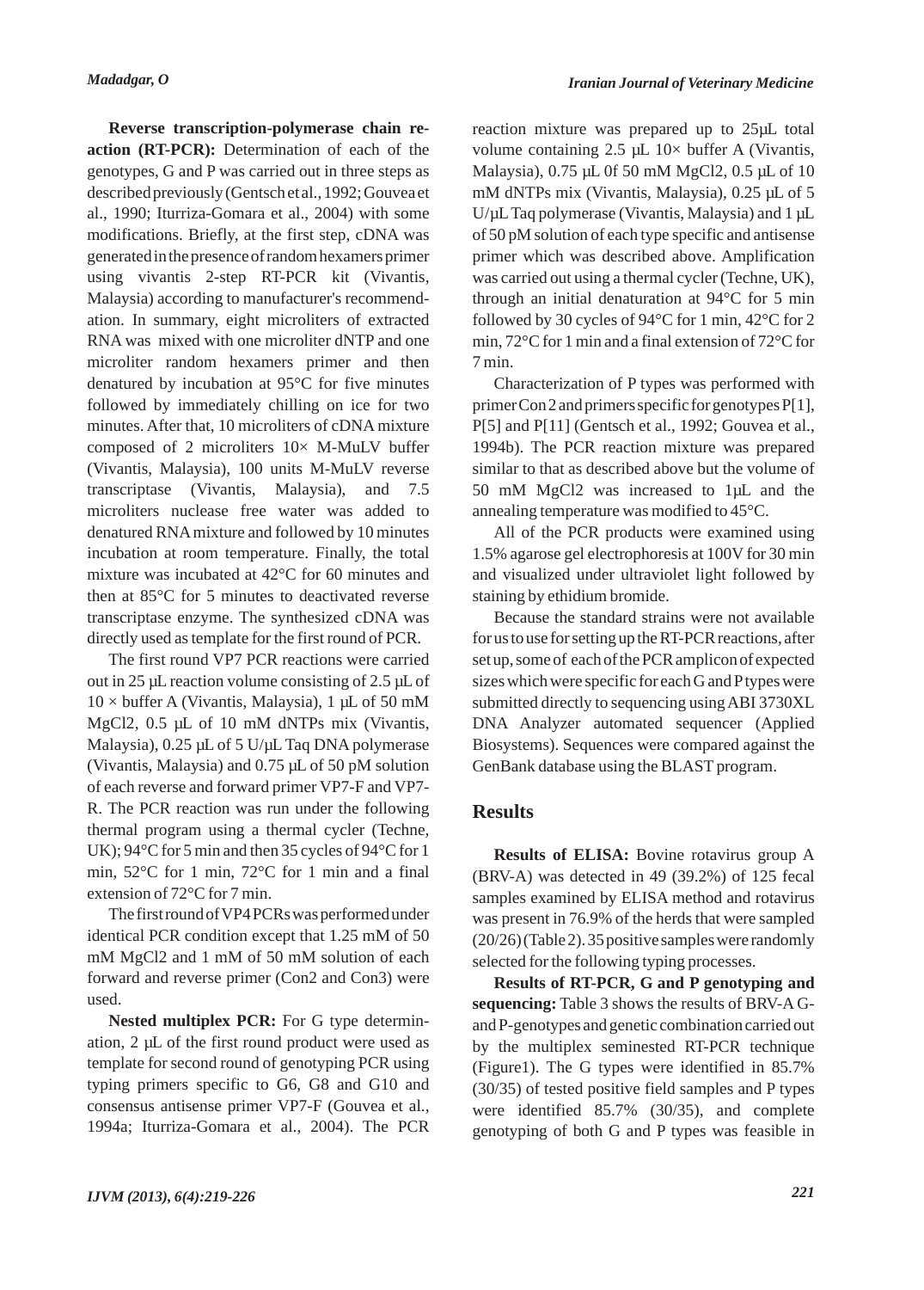## *Molecular typing of group A bovine rotavirus of... Madadgar, O*

| Assay    | <b>Primer</b>    | Sequence 5' to 3'                 | <b>Sense</b> | Position* | <b>Reference</b>               |  |
|----------|------------------|-----------------------------------|--------------|-----------|--------------------------------|--|
| G-typing | $VP7-F$          | ATG TAT GGT ATT GAA TAT ACCAC     | $^{+}$       | 51-71     | (Iturriza-Gomara et al., 2004) |  |
|          | $VP7-R$          | AAC TTG CCA CCA TTT TTT CC        | ٠            | 932-914   | (Iturriza-Gomara et al., 2004) |  |
|          | DT <sub>6</sub>  | CTA GTT CCT GTG TAGAAT C          | ٠            | 499-481   | (Gouvea et al., 1994a)         |  |
|          | HT <sub>8</sub>  | CGG TTC CGG ATT AGA CAC           | ٠            | 273-256   | (Gouvea et al., 1994a)         |  |
|          | <b>ET10</b>      | TTC AGC CGT TGC GAC TTC           | ٠            | 714-697   | (Gouvea et al., 1994a)         |  |
| P-typing | Con3             | TGG CTT CGC TCA TTT ATA GACA      | $^{+}$       | $11 - 32$ | (Gentsch et al., 1992)         |  |
|          | Con <sub>2</sub> | ATT TCG GAC CAT TTA TAA CC        | ٠            | 887-868   | (Gentsch et al., 1992)         |  |
|          | <b>pNCDV</b>     | CGA ACG CGG GGG TGG TAG TTG       | $+$          | 269-289   | (Gouvea et al., 1994b)         |  |
|          | P5K              | GCC AGG TGT CGC ATC AGA G         | $^{+}$       | 336-354   | (Gouvea et al., 1994b)         |  |
|          | pB223            | <b>GGAACG TAT TCT AAT CCG GTG</b> | $^{+}$       | 574-594   | (Gouvea et al., 1994b)         |  |

Table 1. Primers used for G- and P-typing in this study. (\*) Primer locations are indicated as originally reported in the corresponding reports.

Table 2. The frequency of rotavirus group A, detected in fecal samples of calves with diarrhea collected from the industrial herds of the provinces of Tehran, Alborz and Qazvin using ELISA.

|               | No. of samples | No. of positive<br>samples | Frequency | No. of herds | No. of positive<br>herds | <b>Frequency of</b><br>positive herds |
|---------------|----------------|----------------------------|-----------|--------------|--------------------------|---------------------------------------|
| <b>Tehran</b> | 51             | 22                         | 43.1      | 13           | 10                       | 76.9                                  |
| <b>Alborz</b> | 60             | 22                         | 36.6      | 10           | 8                        | 80                                    |
| <b>Oazvin</b> | 14             |                            | 35.7      |              |                          | 66.6                                  |
| <b>Total</b>  | 125            | 49                         | 39.2      | 26           | 20                       | 76.9                                  |

Table 3. G and P genotypes of BRV-A field strains in the provinces of Tehran, Alborz and Qazvin, Iran.

|                   | No. $(\% )$ of each genotype and genetic<br>combination |                |         |                   |                    |  |  |
|-------------------|---------------------------------------------------------|----------------|---------|-------------------|--------------------|--|--|
| <b>Genotypes</b>  | G10                                                     | G <sub>6</sub> | G6/G10  | Non G-<br>typable | <b>Total</b>       |  |  |
| <b>P[11]</b>      | $18(51.4)$ 3(8.6)                                       |                | 1(2.85) | 3(8.6)            | 25(71.4)           |  |  |
| P[5]              |                                                         | 5(14.3)        |         |                   | 5(14.3)            |  |  |
| Non P-<br>typable | 2(5.7)                                                  |                | 1(2.85) | 2(5.7)            | 5(14.3)            |  |  |
| <b>Total</b>      | $20(57.1)$ 8(22.9)                                      |                | 2(5.7)  |                   | $5(14.3)$ 35 (100) |  |  |

71.1% (27/35) of the samples and 5.7% (2/35) remained completely untypable. G typing revealed that the most predominant G type is G10 which was present in 57.1% (20/35) of samples, followed by G6 detected in 22.9% (8/35). The mixed infection of both G10 and G6 were detected in two samples (5.71%). G8 was not detected. G typing of three samples which were successfully P typed (8.6%), failed to identify. Regarding P-genotypes, P[11] was detected in 71.4% (25/35) and P[5] in 14.3% (5/35) of tested samples. P typing of three samples which were successfully G typed (8.6%), failed to identify (Table 3).

The combination of G and Ptypes are summarized

in Table 3. The most prevalent genetic combination was G10P[11] (B223-like strain) which was determined in 51.4%, followed by G6P[5] (UK-like strains) and G6P[11] (KN4-like strains) that accounted for 14.2% and 8.5% of tested samples, respectively. The other detected combination was G6/10P[5], which was detected in one sample (2.85%). None of the genotypes P[1] and G8 were identified. 5.7% (2/35) of the samples remained completely untypable (Table 3).

Sequencing data confirmed each PCR product submitted to sequencing was a sub genomic amplicon of related BRV-A genomic fragments (VP7 and VP4 genes).

## **Discussion**

Group A bovine rotavirus is one of the causes of acute gastroenteritis in calves. Rotavirus infection causes great economic losses to the cattle industry (Cashman et al., 2010; Estes and Kapikian, 2007; Saif, 2011). Studies worldwide show that the prevalence of infection in different regions of the world is very high and this virus is present in 30-40%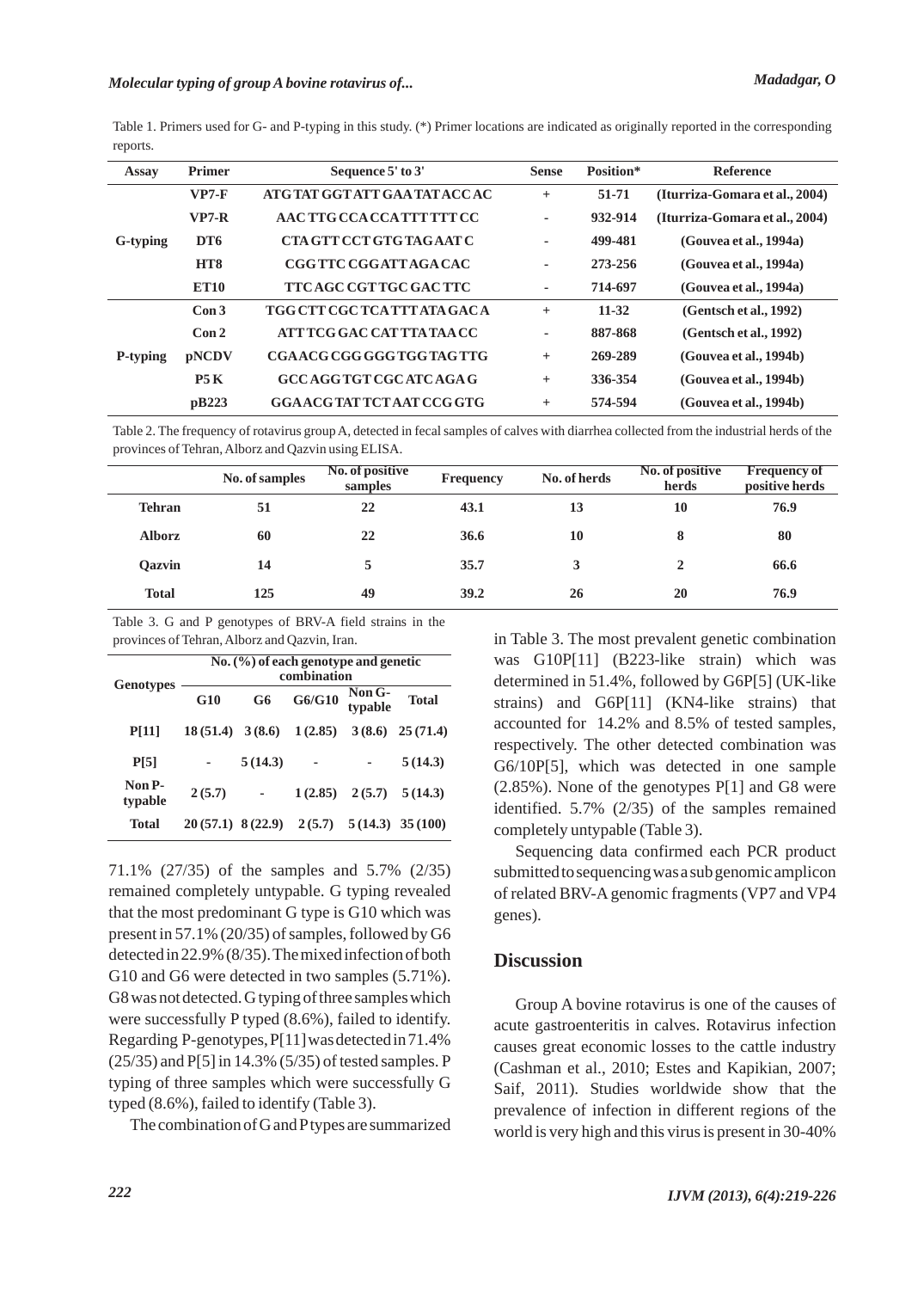

Figure 1. The results of the first and second round of multiplex RT-PCR of both G and P genotypes of BRV-A field strains in fecal samples. Line 1; 100 bp DNAladder (Cinagen, Iran); lines 2 to 5 represent products of first and second round of G-typing; line 2, product of first round PCR of VP7 gene; line 3, PCR product of G6 genotypes; line 4, PCR product of G10 genotypes; line 5, PCR product of mixed infection of G6/G10 genotypes, lines 6 to 8 represent products of first and second round P-typing; line 6, product of first round PCR of VP7 gene; line 7, PCR product of P[11] genotypes and line 8, PCR product of P[5] genotypes.

of fecal samples of calves with diarrhea (Badaracco et al., 2012; Dhama et al., 2009; Fukai et al., 2002). Several studies have been done in Iran to determine the prevalence of rotavirus infection in calves. In these studies the prevalence of infection in stool samples collected from calves with diarrhea was estimated from 29 to 57.4%, of which the infection rate in Tehran and its surrounding area was 57.4% from 1998 to 1999 (Badiei et al., 2010; Ghorbanpour et al., 2004; Mayameei et al., 2010). In the present study, rotavirus antigen was found in 49 of 125 samples (39.2%), which means the prevalence of rotavirus infection in these provinces has reduced. One reason for this reduction could be the improved quality of hygiene management in dairy farms in recent years.

According to the reports of several epidemiological studies worldwide G6 and G10, along with P[5] and P[11] are the most common genotypes among bovine rotavirus group A strains, while two other genotypes, G8 and P[1] are less common (Alfieri et al., 2004; de Verdier Klingenberg et al., 1999; Falcone et al., 1999; Fukai et al., 2002; Reidy et al., 2006; Swiatek et al., 2010). G10 genotype was the most frequently identified in this study, occurring in 57.1% (20 out of 35) of rotavirus infections. The G6 genotype was the other detected G genotype in this study, identified in 22.9% (8 out of 35) of samples. However, regarding a previous study in Iran, the G6 type was the most frequently detected genotype (48%) in Tehran and its surrounding area (Mayameii et al., 2007). These observations confirm the fact that the incidence of G and P types may change significantly with time (Fukai et al., 2002; Monini et al., 2008). A similar predominance of G10 type in calves was observed in Sweden, México and India (de Verdier Klingenberg et al., 1999; Rodriguez-Limas et al., 2009; Varshney et al., 2002), whereas in most countries such as Australia, Brazil, Canada, Germany, Ireland, Italy, Japan, New Zealand, Turkey and the United States, G6 is the most common genotype (Alfieri et al., 2004; Alkan et al., 2010; Cashman et al., 2010; Falcone et al., 1999; Howe et al., 2008; Hussein et al., 1995; Ishizaki et al., 1996; Monini et al., 2008; Reidy et al., 2006; Suzuki et al., 1993). No G8 has been found either in our study or the previous studies in Iran (Mayameii et al., 2007) (Table 3).

One outstanding feature of our study is determination of the P genotypes of BRV-A circulating in Iran, for the first time. In the present study, P[11] genotype was the most frequent and was identified in 71.4% of samples followed by P[5] detected in 14.2% of samples. These results are contrary to the results obtained in many countries such as Japan, Latin America, the United States and Australia as well as most of the countries of Europe, as in these countries P[5] is more common compared to P[11](Alfieri et al., 2004; Badaracco et al., 2012; Brussow et al., 1994; Cashman et al., 2010; Chang et al., 1996; Garaicoechea et al., 2006; Ishizaki et al., 1996; Redmond et al., 1992; Reidy et al., 2006; Suzuki et al., 1993; Swiatek et al., 2010). However, in some countries like India, Italy, México and Turkey, similar to Iran, P[11] has been more frequently detected (Alkan et al., 2010; Falcone et al., 1999; Monini et al., 2008; Varshney et al., 2002) (Table 3).

Regarding genetic combination, in Iran, similar to India and Mexico (Rodriguez-Limas et al., 2009; Varshney et al., 2002) G10P[11] (B223-like strains) was identified as the predominant combination (51.4 %). It should be noted that according to reports,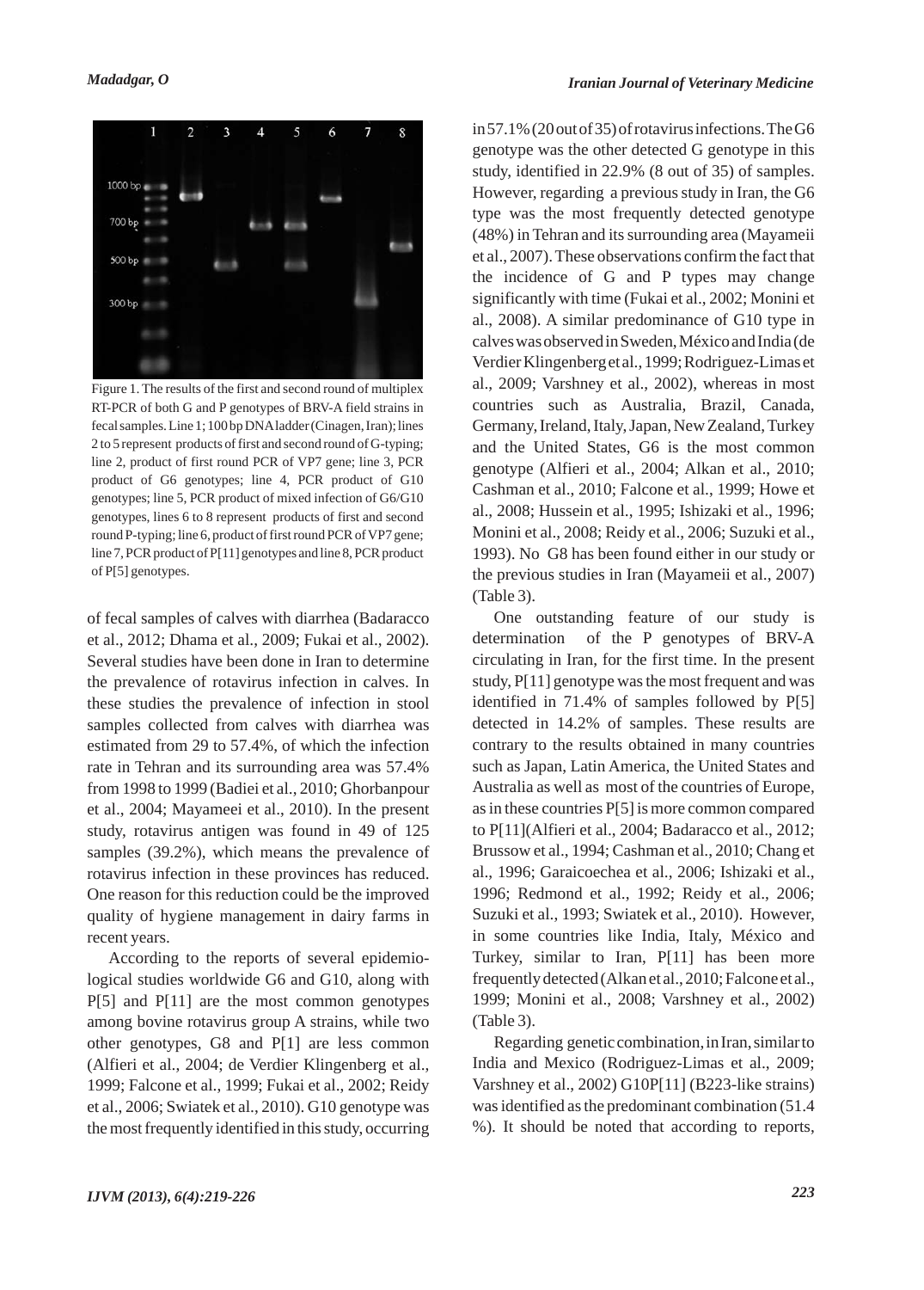G10P[11] strains were associated with symptomatic and asymptomatic infections in children in India (Abe et al., 2009). G6P[5] was detected as the second most common strain in this study (14.3%). This genetic combination seemed to be the most prevalent combination in several countries worldwide such as Australia, Argentina, Brazil, Britannia, Ireland, Japan and the United States (Alfieri et al., 2004; Alkan et al., 2010; Badaracco et al., 2012; Cashman et al., 2010; Chang et al., 1996; Ishizaki et al., 1996; Reidy et al., 2006; Suzuki et al., 1993; Swiatek et al., 2010). Another BRV genotype combination is G6P[11],which was detected in a low rate in the present study (8.6%). G6P[11] has been detected in a high rate in Argentina (21%), Japan (9.7 - 17.5%) and in lower rates in Ireland (7.4%) (Badaracco et al., 2012; Falcone et al., 1999; Reidy et al., 2006; Rodriguez-Limas et al., 2009; Suzuki et al., 1993) and according to the latest reports was the most prevalent BRV genotype in Italy, during 2003 - 2005, and Turkey (Alkan et al., 2010; Monini et al., 2008). Not any G6P[1] (NCDV-like strains) was detected in our study. Other combinations of G6/10P[11] were detected in the lowest rate (2.85%) (Table 3).

The RT-PCR-based genotyping method used was further confirmed to be a useful epidemiological tool for examining strain diversity, although it has gaps in encompassing novel or uncommon rotavirus genotypes and mixed infections (Desselberger et al., 2001; Iturriza-Gomara et al., 1999; Monini et al., 2008). In this study only 5.7% of the analyzed samples failed to be completely genotyped. This value is comparable with results of other studies, (de Verdier Klingenberg et al., 1999; Monini et al., 2008; Reidy et al., 2006), indicating that the use of random hexamers primers for synthesis of cDNA are sensitive enough to be used in epidemiologic studies of rotavirus in Iran.

Preventing the spread of viral infection in herds is based on good hygiene and sanitation measures as well as vaccine prophylaxis. The vaccination strategy is based on immunizing pregnant cows with inactivated vaccines in order to induce passive immunity in new borne calves following the ingestion of colostrum (Saif and Fernandez, 1996). According to studies, cross immunization among different serotypes is poor and induces antibodies protected against infection with homologous, but not heterologous sero- or genotypes (Hoshino and Kapikian, 2011; Saif and Fernandez, 1996; Snodgrass et al., 1984). In a study in Iran, Mohammadi and coworkers evaluated the effectiveness of a commercial inactivated rotavirus vaccine in vaccinated pregnant cows compared with unvaccinated control pregnant cows. Their results indicated that vaccination of cows during pregnancy was not helpful in reducing the incidence of neonatal diarrhea in newborn calves in this herd (Mohammadi et al., 2004). One reason for these results may be due to heterology between vaccine strain and field strains. Another reason could be that the commercial vaccine did not include all field strains circulating in the region. This fact emphasizes the important role of epidemiologic studies in the development of targeted vaccines. Based on data presented in our study, any future vaccines in Iran should contain all G6, G10, P[11] and P[5] to be able to develop a protective immunity. In addition, monitoring the distribution and occurrence of BRV-A that circulate in herds is important for the control of outbreaks in both human and animals. Based on data presented in this study, the preponderant genetic combination in Iran, G10P[11], has the potential to be zoonotic (Abe et al., 2009; Varshney et al., 2002).

In conclusion, details of our study show that the prevalence of G genotypes in Tehran and its surroundings have changed in recent years. Also, in this study the most common BRV-APgenotypes were determined for the first time in Iran. This region is one of the greatest husbandry centers in Iran, and cattle is distributed from this region and provinces to other regions. For this reason, our results indicate the most prevalent strains of BRV-A in Iran are different from strains that are common in many countries in the world and this fact should be considered for any decision about development of effective vaccines in Iran. Therefore, it is recommended that the epidemiological studies be continued in more geographic regions of Iran to monitor the distribution pattern of existing strains as well as the onset of unusual strains, and baseline information be gathered for better understanding of rotavirus ecology. It also recommended that further sequencing and phylogenetic studies on existing genotypes in Iran be done to compare with strains worldwide.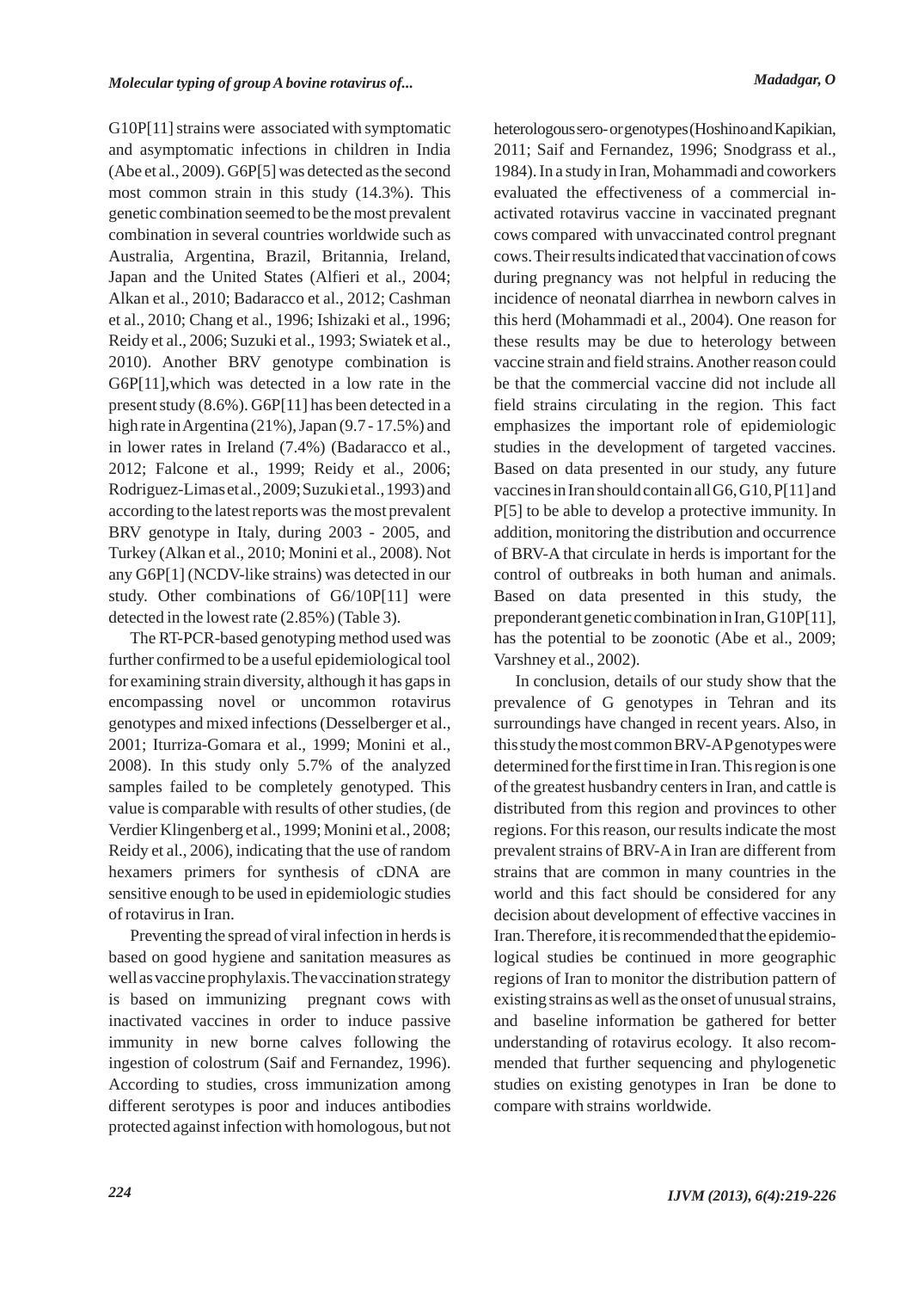### **References**

- Abe, M., Ito, N., Morikawa, S., Takasu, M., Murase, 1. T., Kawashima, T., et al. (2009) Molecular epidemiology of rotaviruses among healthy calves in Japan: Isolation of a novel bovine rotavirus bearing new P and G genotypes. Virus Res. 144: 250-257.
- Alfieri, A.F., Alfieri, A.A., Barreiros, M.A.B., Leite, 2. J.P.G., Richtzenhain, L.J. (2004) G and P genotypes of group A rotavirus strains circulating in calves in Brazil, 1996-1999. Vet. Microbiol. 99: 167-173.
- Alkan, F., Ozkul, A., Oguzoglu, T.C., Timurkan, 3. M.O., Caliskan, E., Martella, V., et al. (2010) Distribution of G (VP7) and P (VP4) genotypes of group A bovine rotaviruses from Turkish calves with diarrhea, 1997-2008. Vet. Microbiol. 141: 231-237.
- Badaracco, A., Garaicoechea, L., Rodríguez, D., 4. Uriarte, E.L., Odeón, A., Bilbao, G., et al. (2012) Bovine rotavirus strains circulating in beef and dairy herds in Argentina from 2004 to 2010. Vet. Microbiol. 158: 394-399.
- 5. Badiei, K., Pourjafar, M., Ghane, M. (2010) Fecal Rotavirus Antigen in Diarrheic Calves of High and Average Producing Holstein Dairy Cows. Global Veterinaria. 5: 175-179.
- Brussow, H., Rohwedder, A., Nakagomi, O., Sidoti, 6. J., Eichhorn, W. (1994) Bovine rotavirus V1005 a P5, not a P12, type like all viruses in a German survey. J. Clin. Microbiol. 32: 2876-2879.
- 7. Cashman, O., Lennon, G., Sleator, R.D., Power, E., Fanning, S., O'Shea, H. (2010) Changing profile of the bovine rotavirus G6 population in the south of Ireland from 2002 to 2009. Vet. Microbiol. 146: 238- 244.
- Chang, K., Parwani, A., Saif, L. (1996) The 8. characterization of VP7 (G type) and VP4 (P type) genes of bovine group A rotaviruses from field samples using RT-PCR and RFLP analysis. Arch. Virol. 141: 1727-1739.
- De Verdier Klingenberg, K., Nilsson, M., Svensson, 9. L. (1999) Rotavirus G-type restriction, persistence, and herd type specificity in Swedish cattle herds. Clin. Diagn. Lab. Immunol. 6: 181-185.
- 10. Desselberger, U., Iturriza Gómara, M., Gray, J.J. (2001) Rotavirus epidemiology and surveillance. Novartis Foundation Symposium. p.125-152.
- 11. Dhama, K., Chauhan, R., Mahendran, M., Malik, S.V.S. (2009) Rotavirus diarrhea in bovines and other domestic animals. Vet. Res. Commun. 33: 1-23.
- Estes, M.K., Kapikian, A.Z. (2007) Rotaviruses, In: 12. Fields Virology. Knipe, D.M., Griffin, D.E., A., L.R., Straus, S.E., Howley, P.M., A., M.M., Roizman, B. (eds.) Lippincott Williams & Wilkins, Philadelphia, USA. p. 1917-1958.
- Falcone, E., Tarantino, M., Di Trani, L., Cordioli, P., 13. Lavazza, A., Tollis, M. (1999) Determination of Bovine Rotavirus G and P Serotypes in Italy by PCR. J. Clin. Microbiol. 37: 3879-3882.
- Fukai, K., Maeda, Y., Fujimoto, K., Itou, T., Sakai, T. 14. (2002) Changes in the prevalence of rotavirus G and P types in diarrheic calves from the Kagoshima prefecture in Japan. Vet. Microbiol. 86: 343-349.
- 15. Garaicoechea, L., Bok, K., Jones, L.R., Combessies, G., Fernandez, F. (2006) Molecular characterization of bovine rotavirus circulating in beef and dairy herds in Argentina during a 10-year period (1994-2003). Vet. Microbiol. 118: 1-11.
- 16. Gentsch, J.R., Glass, R.I., Woods, P., Gouvea, V., Gorziglia, M., Flores, J., et al. (1992) Identification of group A rotavirus gene 4 types by polymerase chain reaction. J. Clin. Microbiol. 30: 1365-1373.
- Ghorbanpour, M., Keyvanfar, H., Shapouri, S., 17. (2004) The dsRNA Electrophoretype of Some Isolated Iranian. Arch. Razi. 58: 85-89.
- 18. Gouvea, V., Glass, R.I., Woods, P., Taniguchi, K., Clark, H.F., Forrester, B., et al. (1990) Polymerase chain reaction amplification and typing of rotavirus nucleic acid from stool specimens. J. Clin. Microbiol. 28: 276-282.
- Gouvea, V., Santos, N., do C Timenetsky, M. (1994a) 19. Identification of bovine and porcine rotavirus G types by PCR. J. Clin. Microbiol. 32: 1338-1340.
- Gouvea, V., Santos, N., Timenetsky, M.d.C. (1994b) 20. VP4 typing of bovine and porcine group A rotaviruses by PCR. J. Clin. Microbiol. 32: 1333- 1337.
- 21. Hoshino, Y., Kapikian, A.Z. (2011) Rotavirus serotypes: classification and importance in epidemiology, immunity, and vaccine development. J. Health, Popul. Nutr. 18: 5-14.
- 22. Howe, L., Sugiarto, H., Squires, R. (2008) Use of polymerase chain reaction for the differentiation of Group A bovine rotavirus G6, G8, and G10 genotypes in the North Island of New Zealand. New Z. Vet. J. 56: 218-221.
- 23. Hussein, A., Cornaglia, E., Saber, M., El-Azhary, Y. (1995) Prevalence of serotypes G6 and G10 group A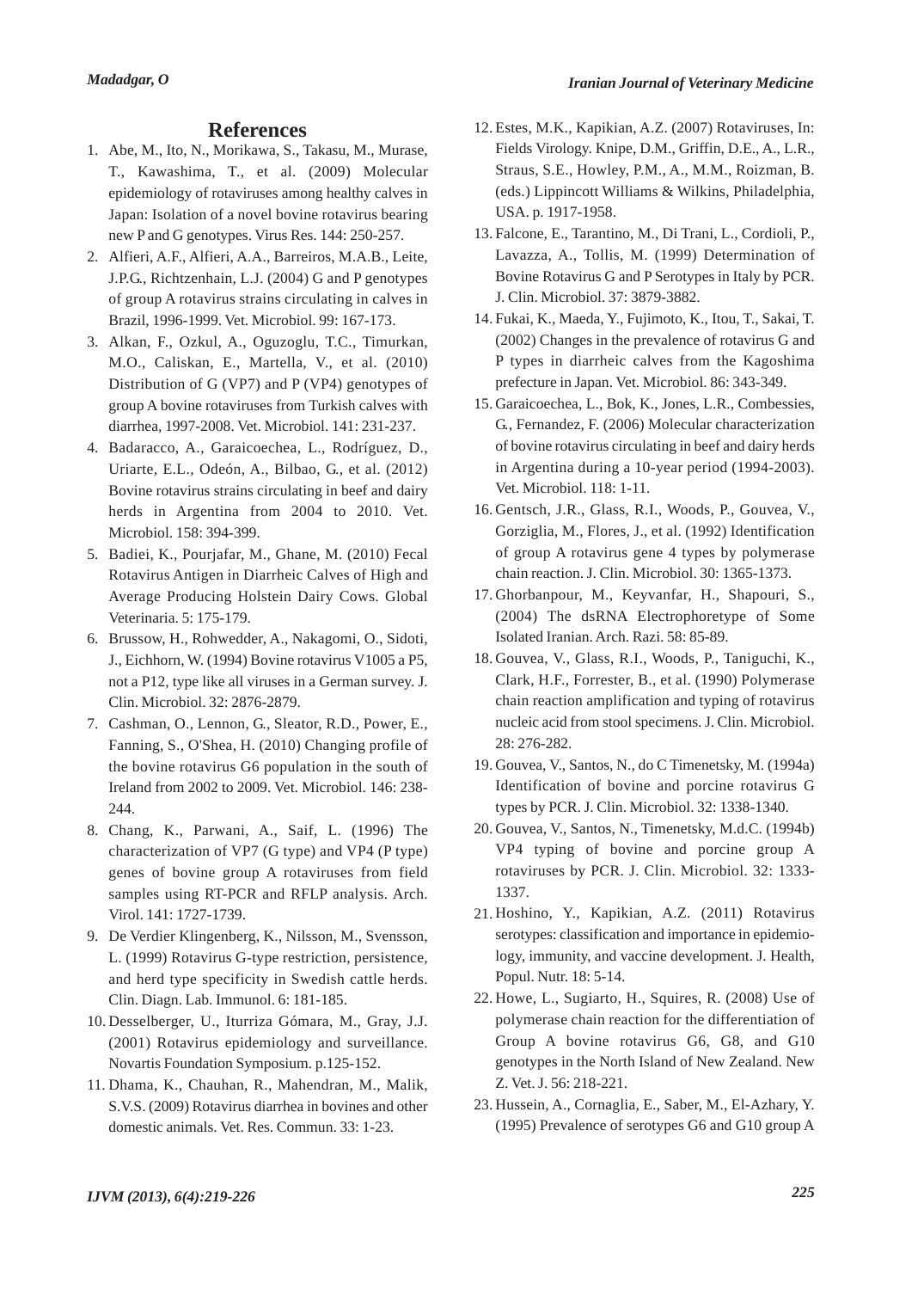rotaviruses in dairy calves in Quebec. Can. J. Vet. Res. 59: 235.

- 24. Isegawa, Y., Nakagomi, O., Nakagomi, T., Ishida, S., Uesugi, S., Ueda, S. (1993) Determination of bovine rotavirus G and P serotypes by polymerase chain reaction. Mol. cell. 7: 277-284.
- 25. Ishizaki, H., Sakai, T., Shirahata, T., Taniguchi, K., Urasawa, T., Urasawa, S., et al. (1996) The distribution of G and P types within isolates of bovine rotavirus in Japan. Vet. Microbiol. 48: 367-372.
- 26. Iturriza-Gomara, M., Green, J., Brown, D.W.G., Desselberger, U., Gray, J.J. (1999) Comparison of specific and random priming in the reverse transcriptase polymerase chain reaction for genotyping group A rotaviruses. J. Virol. Methods. 78: 93-103.
- Iturriza-Gomara, M., Kang, G., Gray, J. (2004) 27 Rotavirus genotyping: keeping up with an evolving population of human rotaviruses. J. Clin.Virol. 31: 259-265.
- 28. Mayameei, A., Mohammadi, G., Yavari, S., Afshari, E., Omidi, A. (2010) Evaluation of relationship between Rotavirus and Coronavirus infections with calf diarrhea by capture ELISA. Comp. Clin. Pathol. 19: 553-557.
- 29. Mayameii, A., Shapouri, M.R., Ghorbanpour, M., Hajikolaei, M.R., Keyvanfar, H. (2007) Molecular G typing of bovine rotaviruses in Iran. Pak. J. Biol. Sci. PJBS. 10: 3466.
- Mohammadi, G., Mohri, M., Hamidi, F., Gavami, M., 30. Iskandar, C., Hassan, L., et al. (2004) Field trial evaluation of Kolibin RC (rotavirus, cororonavirus/ *Escherichia coli*) vaccine for prevention of neonatal calf diarrhea in dairy herd. In: 11th international conference of the association of institution for tropical, Veterinary Medicine, Malaysia. p. 270-272.
- Monini, M., Cappuccini, F., Battista, P., Falcone, E., 31. Lavazza, A., Ruggeri, F.M. (2008) Molecular characterization of bovine rotavirus strains circulating in northern Italy, 2003-2005. Vet. Microbiol. 129: 384-389.
- 32. Redmond, D., Inglis, N., Fitzgerald, T., Snodgrass, D., Herring, A. (1992) A liquid-hybridization method for typing the Vp4 and Vp7 genes of bovine rotaviruses. J. Virol. Methods. 39: 165-177.
- 33. Reidy, N., Lennon, G., Fanning, S., Power, E., O'Shea, H. (2006) Molecular characterisation and analysis of bovine rotavirus strains circulating in

Ireland 2002-2004. Vet. Microbiol. 117: 242-247.

- Rodriguez-Limas, W.A., Flores-Samaniego, B., de la 34. Mora, G., Ramrez, O.T., Palomares, L.A. (2009) Genotypification of bovine group A rotavirus in Mexico. Vaccine. 27: 6411-6414.
- 35. Saif, L.J. (2011) Reoviridae, In: Fenner's Veterinary Virology. Maclachlan, N.J., Dubovi, E.J. (eds.) Academic Press Inc, San Diego, USA. p. 275 - 291.
- Saif, L.J., Fernandez, F.M. (1996) Group A rotavirus 36. veterinary vaccines. J. Infect. Dis. 174: S98.
- Snodgrass, D., Ojeh, C., Campbell, I., Herring, A. 37. (1984) Bovine rotavirus serotypes and their significance for immunization. J. Clin. Microbiol. 20: 342-346.
- Suzuki, Y., Sanekata, T., Sato, M., Tajima, K., 38. Matsuda, Y., Nakagomi, O. (1993) Relative frequencies of G (VP7) and P (VP4) serotypes determined by polymerase chain reaction assays among Japanese bovine rotaviruses isolated in cell culture. J. Clin. Microbiol. 31: 3046-3049.
- Swiatek, D.L., Palombo, E.A., Lee, A., Coventry, 39. M.J., Britz, M.L., Kirkwood, C.D. (2010) Detection and analysis of bovine rotavirus strains circulating in Australian calves during 2004 and 2005. Vet. Microbiol. 140: 56-62.
- 40. Varshney, B., Jagannath, M., Vethanayagam, R.R., Kodhandharaman, S., Jagannath, H., Gowda, K., (2002) Prevalence of, and antigenic variation in, serotype G10 rotaviruses and detection of serotype G3 strains in diarrheic calves: implications for the origin of G10P11 or P11 type reassortant asymptomatic strains in newborn children in India. Arch. Virol. 147: 143-165.